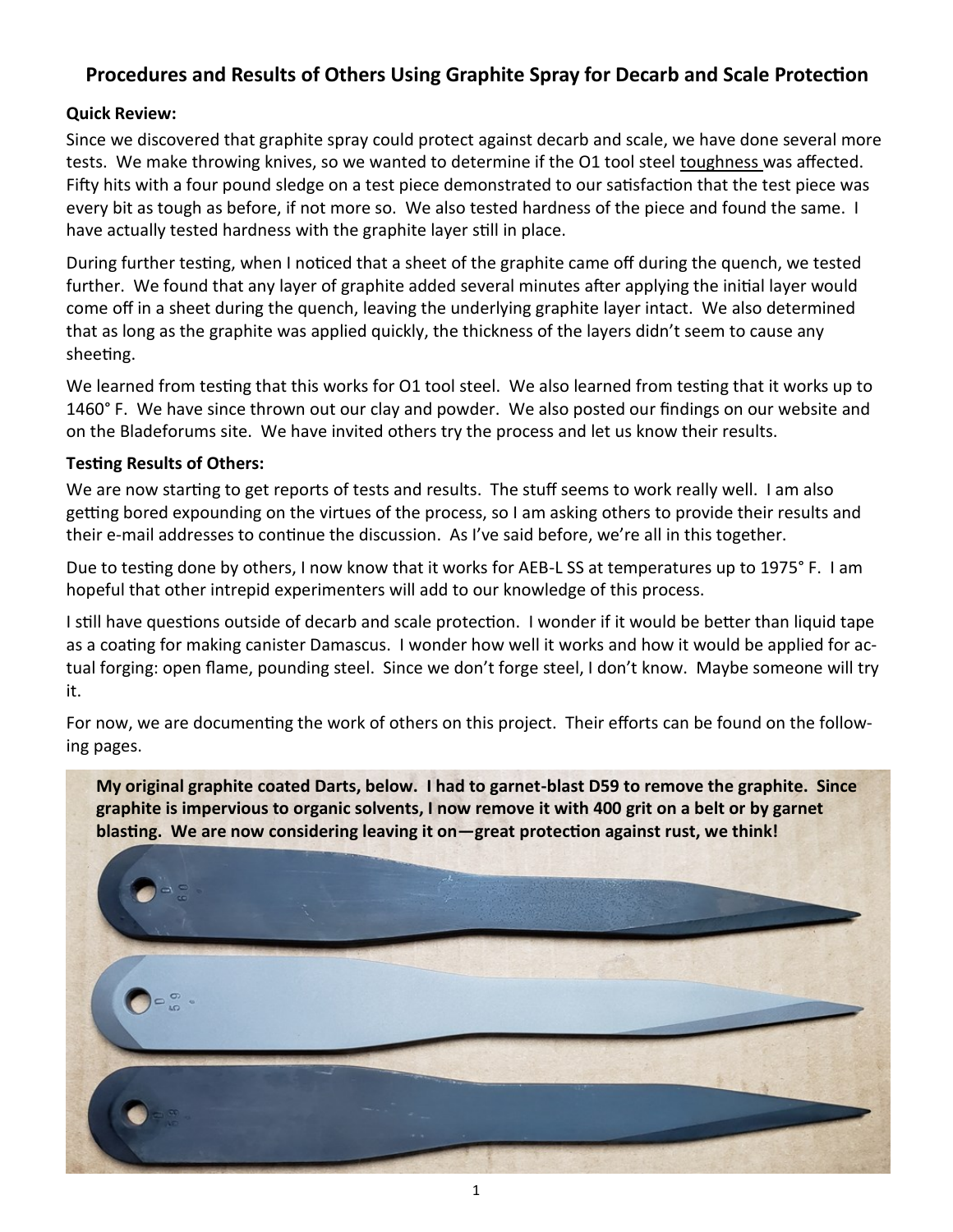# **Maxim Bellehumeur Tests Graphite Coating on AEB-L SS (maxbel71@hotmail.com)**

### **Overview of Maxim's test procedure:**

- 1. Applied a light coat of Jigaloo dry graphite lubricant to a clean coupon of AEB-L after 120 grit belt.
- 2. Dried with a heat gun.
- 3. Soaked coupon to 1975° F for 15 minutes and plate quenched to room temperature.
- 4. Removed graphite after heat-treat with 120 grit belt.
- 5. Tested for Hardness





**AEB-L coupon after removing graphite layer**

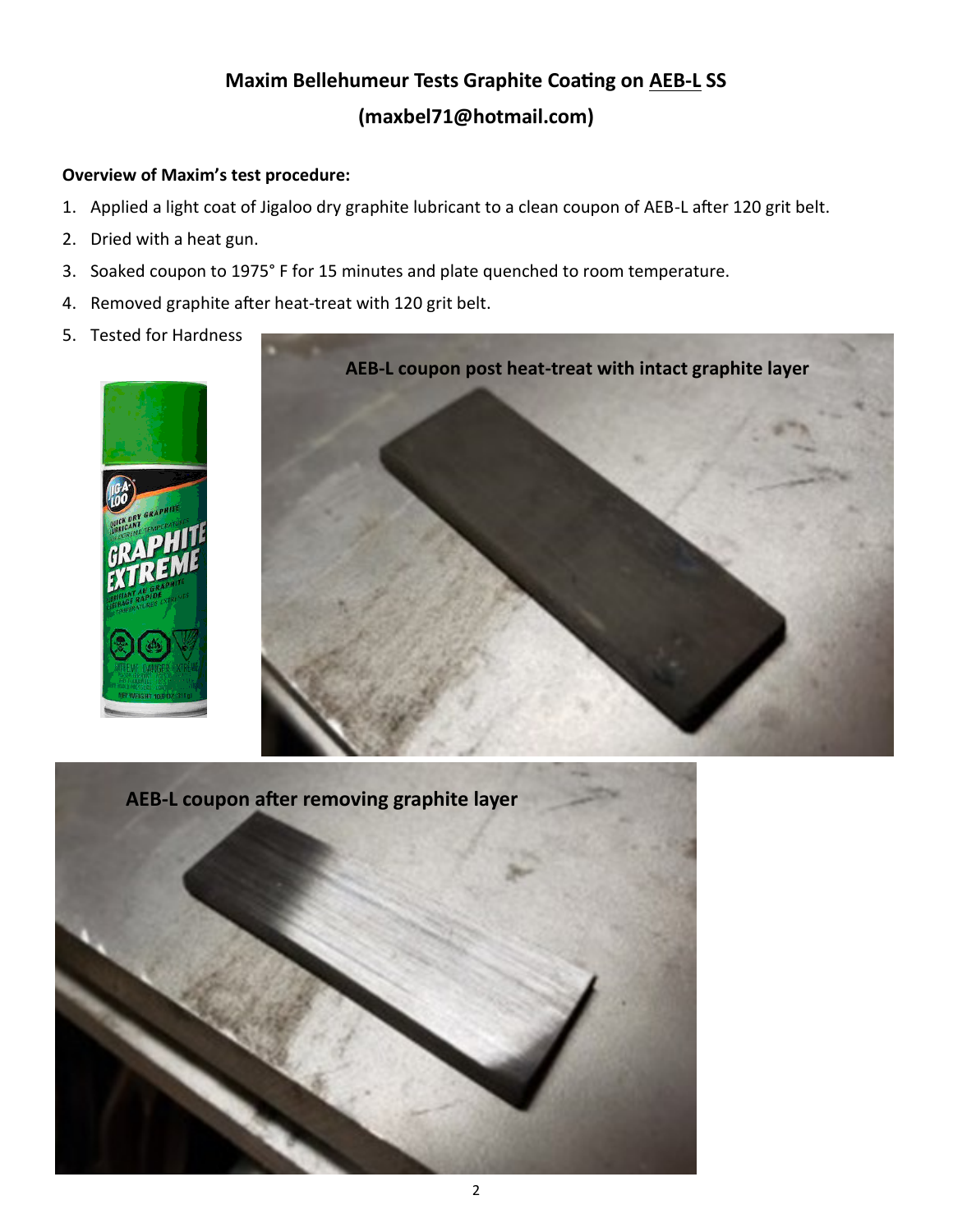# **Maxim Bellehumeur Tests Graphite Coating on AEB-L SS (continued) (maxbel71@hotmail.com)**

### **Hardness test results for plate quench to room temperature:**

The chart below is from an article at Knife Steel Nerds [https://knifesteelnerds.com/2019/03/04/all](https://knifesteelnerds.com/2019/03/04/all-about-aeb-l/)-about-aeb-l/ that was used as a reference for expected hardness. You can see that at an Austenitizing temperature of 1975° F, to room temperature (no cryo) expectation for hardness is ~60.5 Rc. This is within 0.5 Rc of Maxim's actual test results. Given the typical accuracy of Rockwell tests  $(\pm 1 \text{ Rc})$  and variations in furnace temp and accuracy of pyrometers, in general, I'd say this hits the mark!



**Update:**

Maxim recently decided to do a comparison test. He used two coupons of AEB-L, one wrapped in SS foil and the other sprayed with graphite. After heat-treat, he tested both for hardness. They tested the same! Since I have never used AEB-L, I am providing Maxim's e-mail address for further discussions.

**I said it before and I'll say it again, I think we've got something here! Thanks, Maxim.**